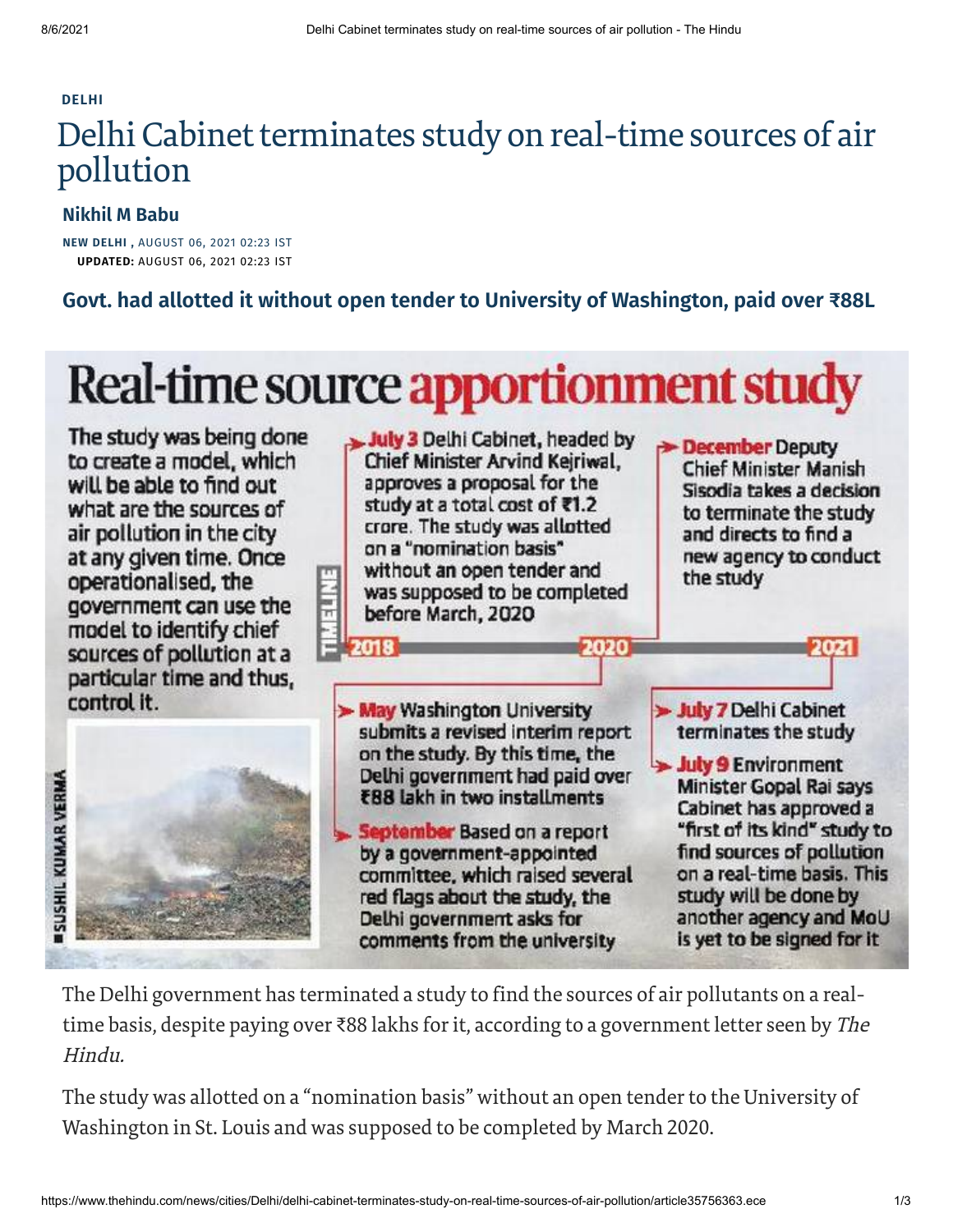"In view of the decision taken by the Council of the Ministers of GNCTD on 07.07.2021, an agreement between DPCC and WU regarding the study titled as "A Real-time source apportionment study for Delhi" is hereby terminated," read a letter sent to the University dated July 28.

The government has paid about ₹88.9 lakh (\$120,000) to the University till now in two installments, as per the letter.

The study, a flagship project of the AAP government, was approved by the Cabinet headed by Chief Minister Arvind Kejriwal in July 2018.

It was projected multiple times as a way forward to solve the air pollution crisis in the city by the Chief Minister as well as the Environment Minister.

Despite the study being cancelled by a Cabinet decision on July 7, the government has not yet officially said anything about it.

### **A new study**

But on July 9, Environment Minister Gopal Rai said the Cabinet has approved a "first of its kind" study to find sources of pollution in a real-time basis. He said the study will be done by a team of IIT-Kanpur, IIT-Delhi, The Energy & Resources Institute (TERI) and IISER Mohali.

Mr. Rai also did not say anything about the previous study. An MoU is yet to be signed forthe new study, sources said.

"WU's study has contrasting results and findings which are confusing and lowers the confidence in results and conclusions. WU's study has limitations and has not helped in the application of real-time source apportionment in taking the decisions on day-today-basis," the letter said.

The new study is supposed to be more comprehensive than the previous one, said officials.

The study is important since what causes pollution in the national city has been a matter of constant debate between the city and the Central government.

The Delhi government has been stating that stubble burning in Punjab and Haryana is the major cause of air pollution in Delhi during winters.

On the other hand, the centre had multiple times cited local pollutants in the city as the main reason.

## **Flagship project**